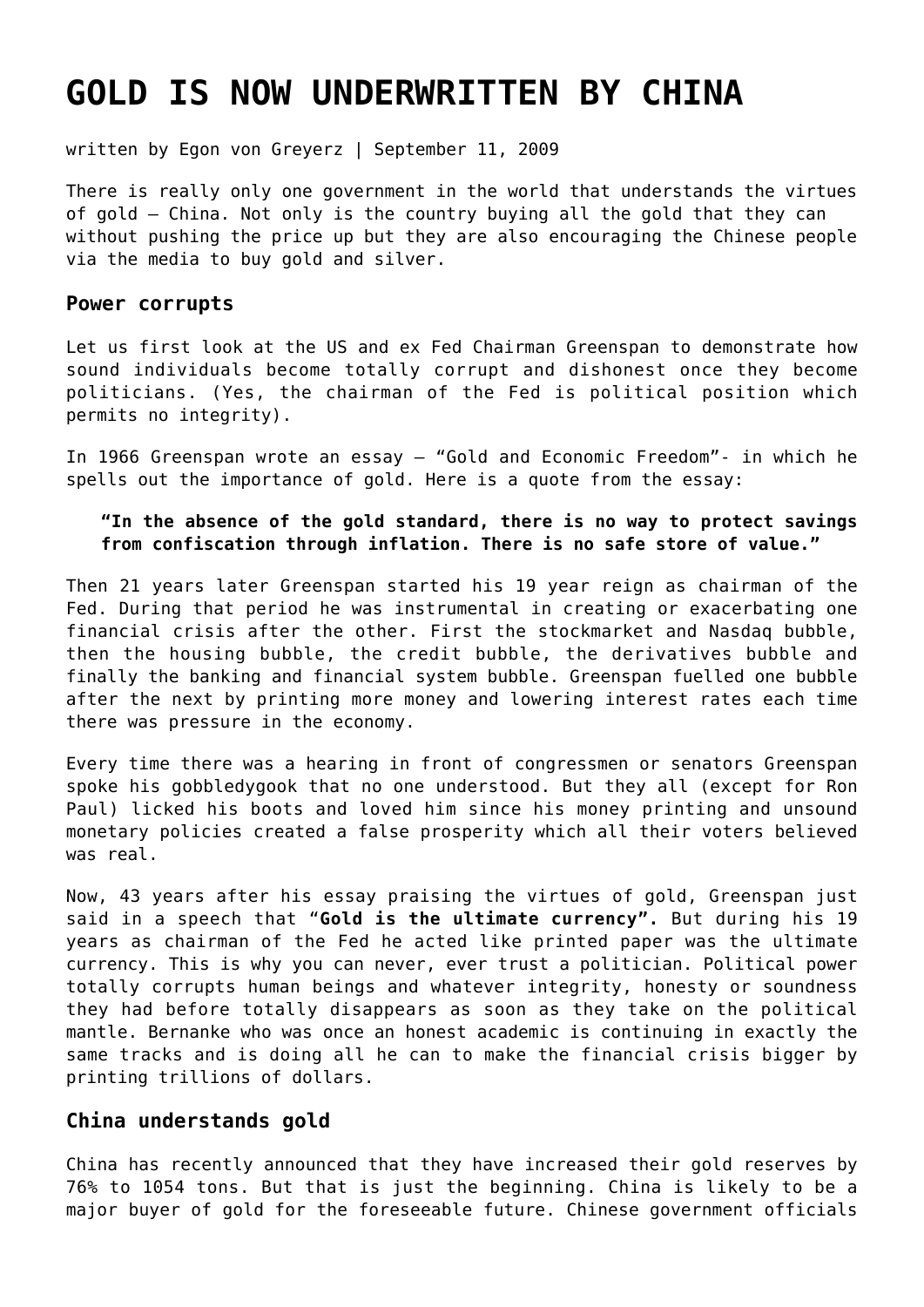who normally keep a low profile have recently become more vociferous about the total mismanagement of the US economy and the US dollar. China is now openly criticising US monetary policy. The former vice-chairman of the Standing Committee, Mr Cheng Siwei, that China is dismayed by the Fed's credit easing (as reported by Ambrose Evans-Pritchard in the Telegraph). Mr Cheng said: "If they keep printing money to buy bonds it will lead to inflation and after a year or two the dollar will fall hard". He went on to say: " We will diversify incremental reserves into Euros, Yen and other currencies. Gold is definitively an alternative but when we buy the price goes up. We have to do it carefully so as not to stimulate markets".

So China buys other currencies, they use their reserves to buy real assets, especially in the ground, in Africa, South America and other continents and they buy gold. The Chinese government understands what is happening in the world and they have a long term plan to apply their reserves to areas which have real value and which will benefit their economy for years to come. Of course, they have the advantage of not having to worry about short term pressures such as being re-elected.

China is promoting gold and silver on state television. They are urging their people to buy gold and especially silver which they consider very cheap currently (we agree). They are also buying gold with their reserves and they are getting out of the dollar as quickly as they can.

The message can't be more clear. China with its \$2 trillion of reserves and with a population of 1.3 billion are major buyers of gold and silver. The effect of this is that the gold price is underwritten for some time to come.

### **Stockmarket in real money**

Most world stockmarkets have been on a slippery slope against real money for the last 10 years. The chart below shows the Dow Jones against gold since the peak of this ratio in 1999. Since then the Dow has lost almost 80% against gold. Other world markets have had similar percentage falls against gold. We project that the Dow/Gold ratio will fall to 0.5 – 1 which entails another 90 – 95% fall of the Dow against gold.